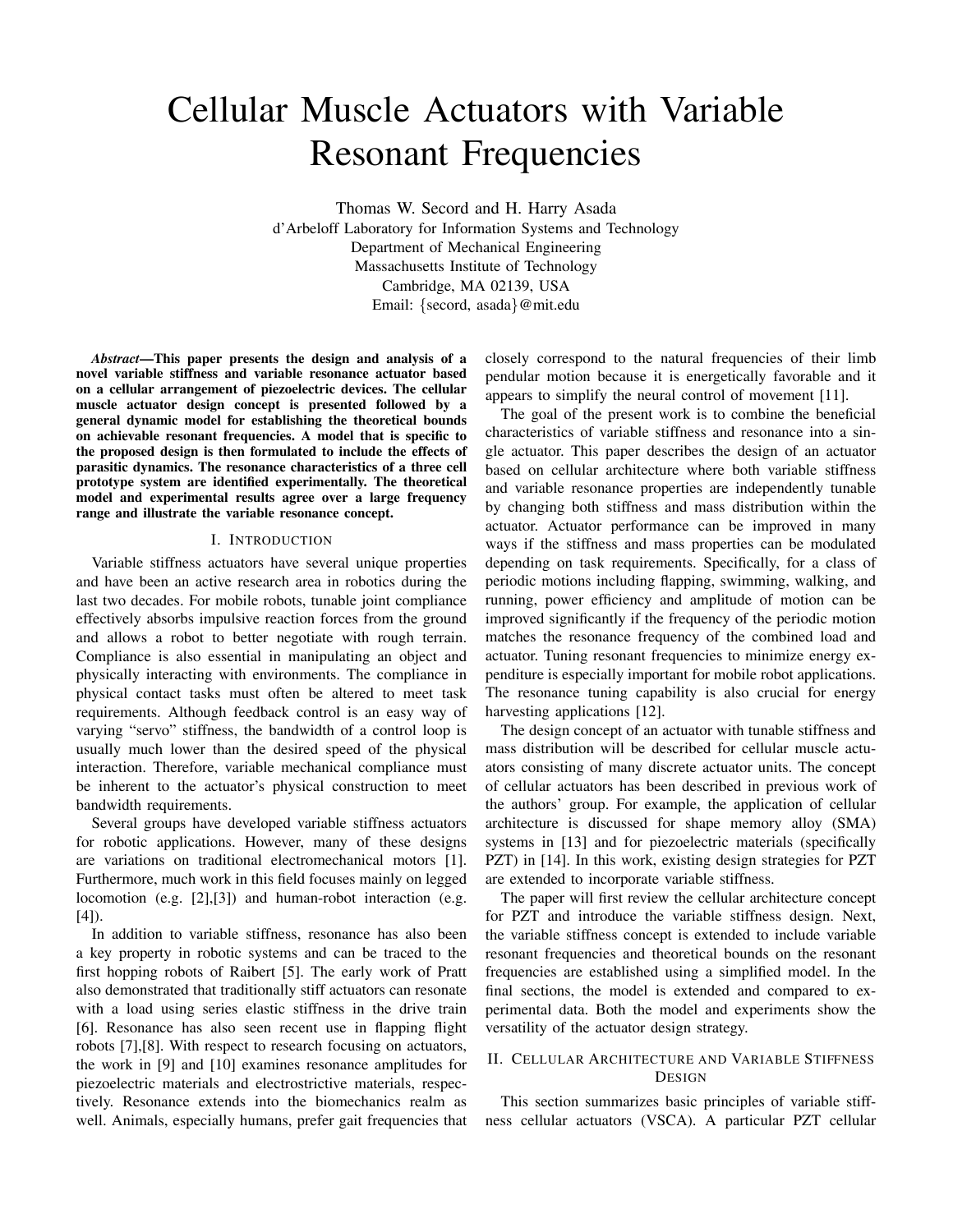actuator design will be described to clarify the concepts, yet the basic principles described in this section are applicable to a class of cellular actuators using various smart materials.

# *A. PZT Cellular Actuators with Large Strain Amplification*

Fig. 1 shows the design concept for a nested-flexure PZT cellular actuator. Each cellular unit consists of a PZT stack and double-layer nested flexures that amplify displacement by a combined factor of 20 (Fig. 1 (a)). This large amplification gain is necessary because PZT has very small inherent strain (0.1%). Fig. 1 (b) shows a prototype of serially connected PZT cellular units. The six cellular units yield a 65 mm net body length and can produce a 7 mm total free displacement and a 5 N blocking force.



Fig. 1. (a) Motion of nested amplification flexures. (b) PZT cellular actuator having 6 serially connected cells.

From Fig. 1 (a), observe that as a voltage is applied to the PZT stacks, the first layer flexure is pushed outward along the Z direction, which results in an outward amplified displacement in the X direction provided that  $\theta_1 \ll 1$ . The second layer flexure is also pushed outward in the X direction second layer flexure is also pushed outward in the X direction, which results in a further amplified displacement in the inward Y direction with a small  $\theta_2$ . Therefore, a contraction force is generated along the  $Y$ -axis output as the PZT stacks are activated. This contractile double-layer flexure design provides a muscle-like motion and allows the connection of multiple units in series without buckling of the flexures.

## *B. Variable Stiffness Mechanism*

Fig. 2 shows a modification to the above design to achieve variable stiffness. Outside the second layer flexure is a rigid structure that limits the stroke of the output displacement in the  $Y$  direction. When the PZT is not activated, the output node of the second layer flexure rests on the stroke limiting beam. The output node movement is also limited when an excessive tensile force acts on the output node. As the applied PZT voltage increases, the output node is pulled inward and is detached from the stroke limiting beam.



Fig. 2. Design of a variable stiffness PZT-based cell. The system consists of two strain amplification layers. The second layer flexure incorporates a stroke limiting beam.

Fig. 3 is a schematic diagram depicting the mechanism of the cellular unit with a stroke limiter. The outer thin line indicates the stroke limiter, while the vertical thick line shows the output node of the flexure that rests on the stroke limiter when the PZT is inactive (Fig 3 (a)). As the PZT force  $f_p$ increases, the thick vertical line detaches from the limiter (Fig 3 (b)). In the ON state, the equivalent compliance seen at the output nodes is  $1/k$ .



Fig. 3. Schematic model of a variable stiffness, PZT-actuated cell. (a) OFFstrain limited rigid state. (b) ON - compliant state.

The compliance characteristics associated with the cellular unit are shown in Fig. 4. The compliance of a single cell is variable in the sense that it can be either zero or a finite value  $c = 1/k$ . To demonstrate the approach, it is assumed that the compliance follows the ideal curve denoted by the solid line in Fig. 4. In reality, the hard stop imposed by the flexure still affords some finite compliance  $c_f$ . Furthermore, the compliance will actually increase as the cell becomes contracted due to the geometric nonlinearity of the flexure; this is shown as the dashed line in the figure. The nonlinearity is assumed to be negligible within the operation range  $0 < y < y_l$  as shown in the figure.



Fig. 4. Compliance characteristics of a variable stiffness PZT-actuated cell.

## *C. Serial, Parallel, and Antagonistic Connections*

The above cellular units can be connected in series, parallel, or antagonistic configurations, creating diverse stiffness characteristics as a collective sum. The most fundamental VSCA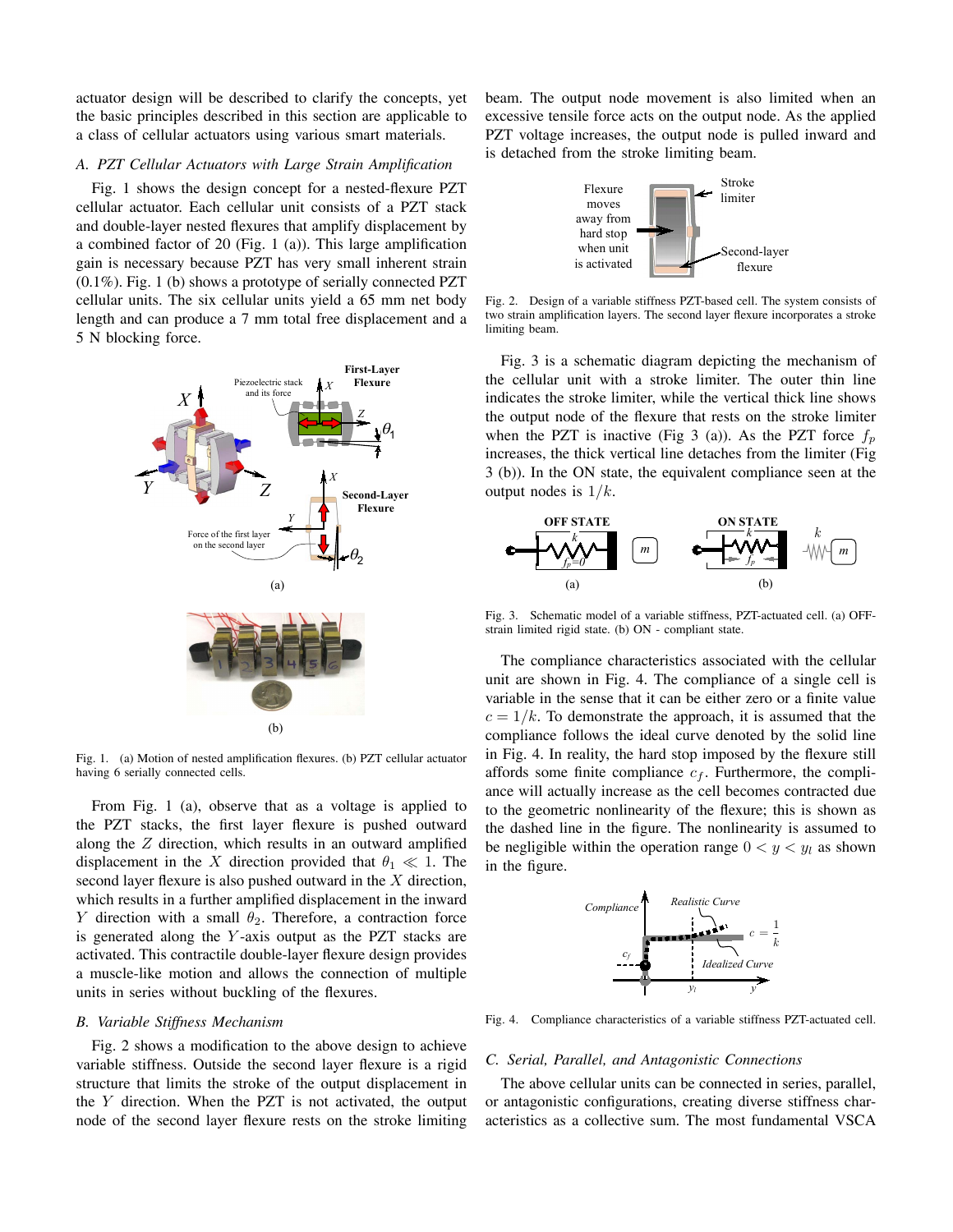is a serial connection of  $N$  units, as shown in Fig. 1 (b). This arrangement is referred to as a strand. For simplicity, assume that the stiffness of an OFF state unit is infinitely large, while stiffness in the ON state is a constant  $k$ . If  $n$  units are ON and the others are OFF, then the resultant stiffness of an  $N$ -unit strand reduces to

$$
k_S = \frac{k}{n} \quad 1 \le n \le N. \tag{1}
$$

Next, consider a parallel arrangement of strands. As shown in Fig. 5 (a),  $N_p$  strands of N serially connected units may be arranged in parallel. If the  $i<sup>th</sup>$  strand of serially connected units has stiffness  $k_{S,i}$ , the resultant stiffness of the entire system is given by

$$
k_P = \sum_{i=1}^{N_p} k_{S,i}.
$$
 (2)

To accommodate the stiffness to a desired value, one can determine the number of parallel strands,  $N_p$ , and the number of ON units  $n_i$  in each strand of serial units.

The  $N_p$  strands can be divided into two sets of strands to form an agonist-antagonist arrangement. As shown in Fig. 5 (b), both the agonist and antagonist strands contribute to an output stiffness as a direct sum:  $k_{out} = k_{P,aq} + k_{P,aq}$ . The antagonistic arrangement allows for varying stiffness independent of position, as in the case of natural skeletal muscles [15]. However, unlike skeletal muscles, the stiffness seen at the output of a VSCA will decrease as more cells are activated.



Fig. 5. (a) Parallel arrangement of cellular units. Note that one end of the actuator is shown connected to ground only for clarity, but myriad other boundary conditions are possible. (b) Antagonistic pairing of actuator strands.

Any VSCA implementation must possess two fundamental characteristics: 1) each cellular unit has discrete stiffness states and can be selectively switched ON or OFF and 2) the units are connected to form an aggregate output. Within this framework many implementations are possible. The next section presents the general dynamic properties of VSCAs and shows how these properties lead to variable resonant frequencies.

## III. VARIABLE RESONANT FREQUENCIES

#### *A. Principle*

The resonant frequencies of a collection of cellular units can be varied by exploiting the cellular architecture. The key behavior is that turning on a specific number of units to accommodate the static stiffness and displacement still allows for a multitude of ON-OFF unit combinations, each of

which exhibit different vibration modes with distinct resonant frequencies. Although the total number of ON state units remains the same, the resonant frequencies may be different depending upon which units are in the ON state.

To illustrate the basic concept, recall the simplified dynamic model shown in Fig. 3. Here, the distributed mass of the entire single-unit structure is lumped together and modeled as a single mass,  $m$ , while the compliance is lumped into a single compliance element with spring constant k. Consider three of these units connected serially as shown in Fig. 6. Suppose that two out of the three units are turned on so that the static stiffness of the serial connection is  $k<sub>S</sub> = k/2$ . There are three different ways of selecting two units to turn on and they are shown in the upper portion of Fig. 6. Depending upon which units are on, the assembly dynamic behavior is different.



Fig. 6. Diverse ON-OFF state distributions of three serially connected units attached to ground.

Since the system in Fig. 6 has two degrees of freedom, there are two distinct vibration modes and resonant frequencies. Table I shows the resonant frequencies for each of the three ON-OFF states with  $n = 2$ . The first configuration, OFF-ON-ON, provides the highest resonant frequency overall, while the lowest occurs for the third configuration, ON-ON-OFF. Furthermore, for the first configuration, the grounded mass does not participate dynamically at all, whereas in the second and third cases the OFF unit participates as a translating mass in different parts of the strand.

Since all three cases have the same static stiffness  $k<sub>S</sub>$ but different resonance properties, this example demonstrates that stiffness and resonant frequencies can be changed independently. Although the resonant frequencies do not vary continuously, multiple choices are available for different task requirements. As the number of cellular units increases, the number of possible stiffness levels and resonant frequencies increases. The next subsection describes a simple model for the general case of  $N$  serially connected units.

#### *B. Basic Model of Serial Connection Dynamics*

Consider a single serially connected strand of N cellular units. Suppose that  $n$  units are in ON state so that  $n$  springs are detached from the stroke limiters. This creates an  $n$ degree-of-freedom system with each d.o.f. corresponding to a single lumped mass that moves independently. This means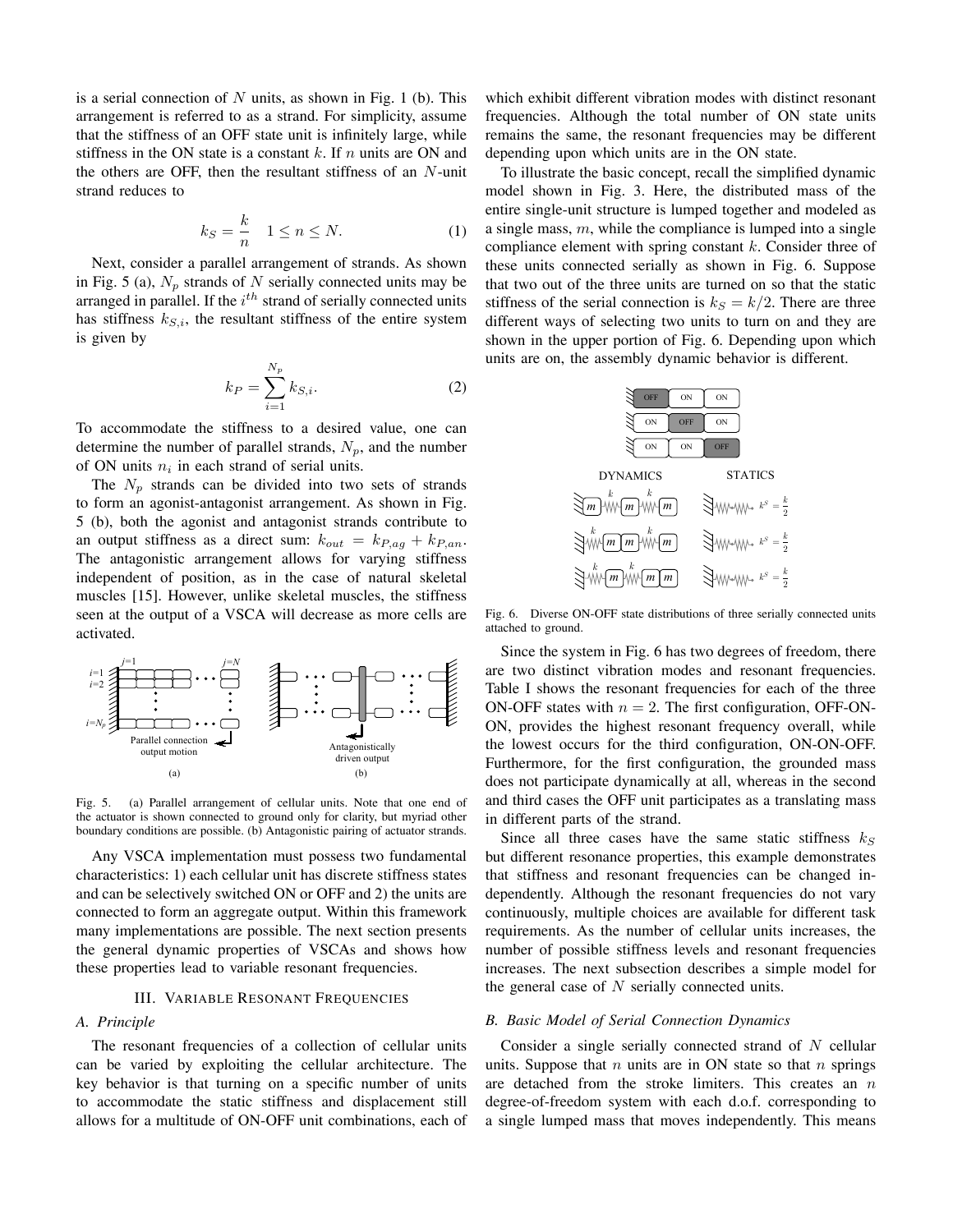| $\frac{1}{\sqrt{k/m}}$ |      |
|------------------------|------|
| 0.62                   | 1.62 |
| 0.54                   | 1.31 |
| 0.47                   | 1.51 |
|                        |      |

TABLE I FIRST AND SECOND NATURAL FREQUENCIES OF EACH OF THE THREE CONFIGURATIONS

that  $N - n$  OFF-state units are rigidly connected to other units as illustrated in Fig 7. Let  $x_i$  be the position of the  $i^{th}$ combined masses and **x** be a vector collectively representing the *n* lumped mass displacements:  $\mathbf{x} = [x_1, x_2, \dots, x_n]^T$ .



Fig. 7. Simplified dynamic model.

The *i*<sup>th</sup> lumped mass consists of  $l_i$  cellular units with total  $l_i \in \mathbb{N}$ . From Eig. 7, the equations of motion mass of  $l_i m$  with  $l_i \in \mathbb{N}$ . From Fig. 7, the equations of motion are obtained as

$$
m_i \ddot{x}_i = -2kx_i + kx_{i-1} + kx_{i+1}, \quad 2 \le i \le n-1, \quad (3)
$$

and for  $i = 1$  and  $i = n$ ,

$$
m_1\ddot{x}_1 = -2kx_1 + kx_2, \quad m_n\ddot{x}_n = -kx_n + kx_{n-1}.
$$
 (4)

These equations can be arranged into vector-matrix form:

$$
M\ddot{x} + Kx = 0, \qquad (5)
$$

where  $\mathbf{M} = m \cdot diag(l_1, l_2, \dots, l_n) = m\mathbf{L}$  and

$$
\mathbf{K} = k \begin{pmatrix} 2 & -1 & 0 \\ -1 & 2 & \ddots \\ \vdots & \ddots & 2 & -1 \\ 0 & -1 & 1 \end{pmatrix}
$$
  
= k · **S**. (6)

#### *C. Dynamic Range of Serially-Connected Cells*

It is now of interest to examine how widely the resonant frequencies can be varied for a given static stiffness. The maximum and minimum resonant frequencies of serially connected cellular units are obtained using the model from the previous subsection. A more complete dynamic model for a specific implementation will be obtained in IV to include the effects of distributed mass and damping.

The squared resonant frequencies of the  $n$  d.o.f. mass-spring system are given by the eigenvalues of matrix product **M**−<sup>1</sup>**K**:

$$
\omega_j^2 = \lambda_j(\mathbf{M}^{-1}\mathbf{K}) = \frac{k}{m}\lambda_j(\mathbf{L}^{-1}\mathbf{S}).
$$
 (7)

The *n* eigenvalues of the matrix are ordered from the minimum to the maximum and written as

$$
\lambda_{\min}(\mathbf{M}^{-1}\mathbf{K}) \leq \lambda_2(\mathbf{M}^{-1}\mathbf{K}) \leq \cdots \leq \lambda_{\max}(\mathbf{M}^{-1}\mathbf{K}).
$$
 (8)

Note that for a fixed number of ON-state units,  $n$ , the stiffness matrix, **K**, remains the same regardless of the arrangement of ON-OFF units. The mass matrix, **M**, on the other hand, varies depending on the ON-OFF arrangement within the strand. Therefore, the above  $\lambda_{min}(\lambda_{max})$  can be further decreased (increased) by changing the ON-OFF unit configurations and thereby changing the mass matrix.

Given a specific static stiffness  $k<sub>S</sub>$ , which will uniquely determine n, consider the set of all mass matrices associated with the possible distributions of  $N$  cells into  $n$  clusters of masses:

$$
\mathfrak{M}_{n} = \left\{ \mathbf{M} = m \cdot diag(l_1, \dots, l_n) \Big| \sum_{i=1}^{n} l_i = N - p, \right. \newline p = 0, \dots, N - n; \ l_i \ge 1 \right\}.
$$
 (9)

The number of possible arrangements of  $n$  ON units within a strand is equivalent to the cardinality of  $\mathfrak{M}_n$  and will be denoted by  $P_n$  where  $P_n = \binom{N}{n}$ .<br>Notice that the subset of  $\mathfrak{M}$ 

Notice that the subset of  $\mathfrak{M}_n$  defined by  $p = 0$  in (9) is the first unit set of all possible mass matrices assuming that the first unit in the strand is in the ON state. For these cases, all of the cell masses will participate dynamically. The subset of  $\mathfrak{M}_n$ defined by  $p = 1$  corresponds to the unit connected to ground in the OFF state. In this case, the mass of the first unit in the chain does not participate dynamically. This pattern continues for  $p > 1$  until  $p = N - n$ .

Let  $\sigma_{\min}(n)$  be the minimum of the positive square root of  $\lambda_{\min}(\mathbf{M}^{-1}\mathbf{K})$  with respect to all  $\mathbf{M} \in \mathfrak{M}_n$ :

$$
\sigma_{\min}^2(n) = \min_{\mathbf{M} \in \mathfrak{M}_n} \lambda_{\min}(\mathbf{M}^{-1}\mathbf{K}).
$$
 (10)

 $\sigma_{\min}(n)$  provides the lowest resonant frequency among all the ON-OFF unit distributions. Similarly, let

$$
\sigma_{\max}^2(n) = \max_{\mathbf{M} \in \mathfrak{M}_n} \lambda_{\max}(\mathbf{M}^{-1}\mathbf{K}).
$$
 (11)

 $\sigma_{\text{max}}(n)$  gives the highest possible resonant frequency.

Recall that minimum and maximum eigenvalues of **M**−<sup>1</sup>**K** are given, respectively, by the minimum and maximum of the Rayleigh quotient:

$$
\lambda_{\min}(\mathbf{M}^{-1}\mathbf{K}) = \min_{\mathbf{x}} \frac{\mathbf{x}^T \mathbf{K} \mathbf{x}}{\mathbf{x}^T \mathbf{M} \mathbf{x}},
$$
(12)

and

$$
\lambda_{\max}(\mathbf{M}^{-1}\mathbf{K}) = \max_{\mathbf{x}} \frac{\mathbf{x}^T \mathbf{K} \mathbf{x}}{\mathbf{x}^T \mathbf{M} \mathbf{x}},
$$
(13)

where min and max are taken assuming  $\mathbf{x} \in \mathbb{R}^n$ .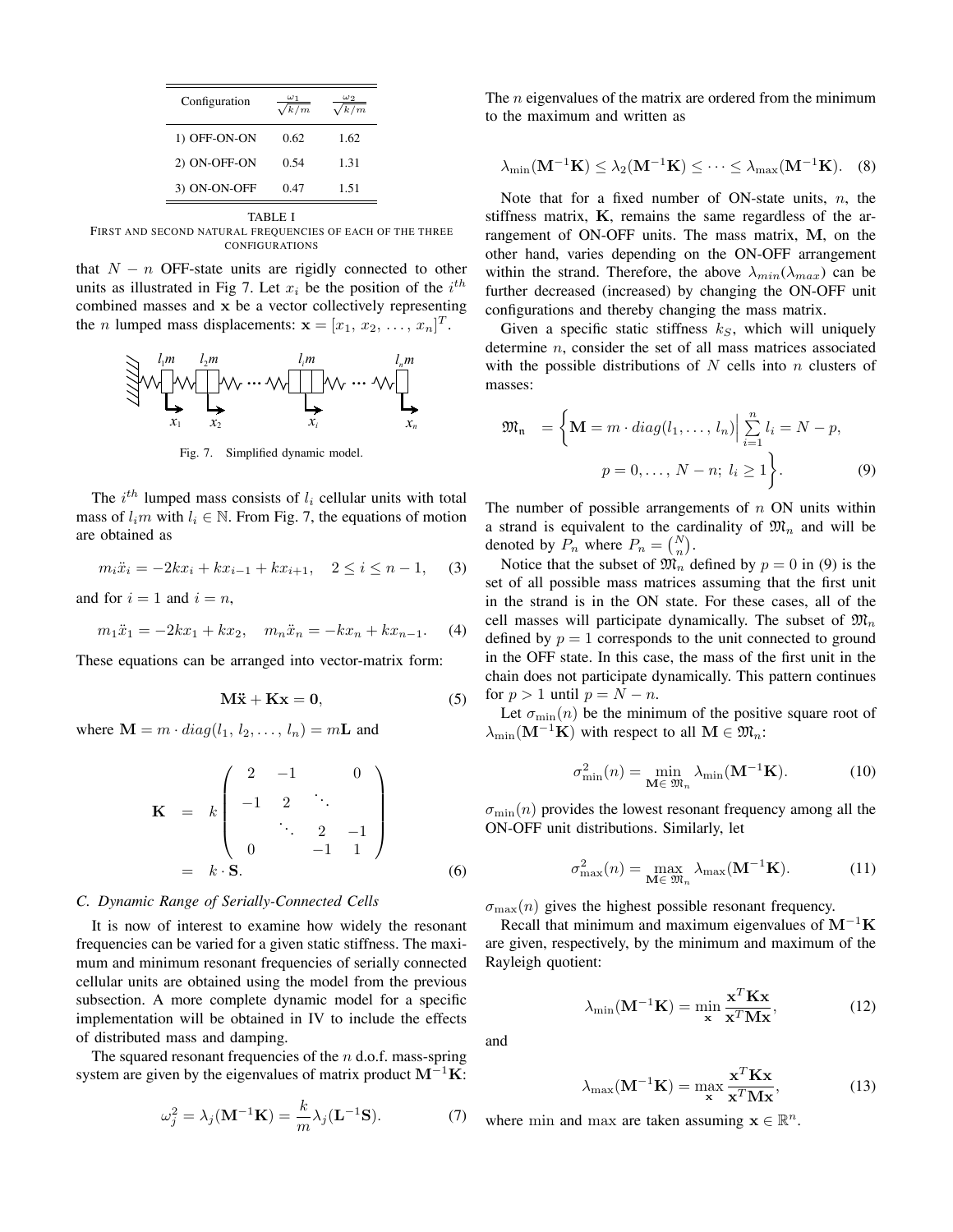Using (12) and (13), one can prove the following proposition concerning the highest resonant frequency  $\sigma_{\text{max}}$  and the ON-OFF unit distribution that provides  $\sigma_{\text{max}}$ .

## **Proposition 1:**

*Let*  $M = mL$  *and*  $K = kS$  *be, respectively, the*  $n \times n$  *mass and stiffness matrices of* N *serially-connected cellular units among which* n *units are active (turned ON). The highest resonant frequency occurs when the first*  $N - n$  *units are turned OFF. This maximum frequency is given by*

$$
\sigma_{\text{max}} = \sqrt{\frac{k}{m} \lambda_{\text{max}}(\mathbf{S})}.
$$
 (14)

## **Proof:**

Since  $\mathbf{M} \geq m\mathbf{I}$ ,  $\forall \mathbf{M} \in \mathfrak{M}_n$ ,

$$
\lambda_{\max}(\mathbf{M}^{-1}\mathbf{K}) = \max_{\mathbf{x}} \frac{\mathbf{x}^T \mathbf{K} \mathbf{x}}{\mathbf{x}^T \mathbf{M} \mathbf{x}} \le \max_{\mathbf{x}} \frac{k \mathbf{x}^T \mathbf{S} \mathbf{x}}{m \mathbf{x}^T \mathbf{I} \mathbf{x}} = \frac{k}{m} \lambda_{\max}(\mathbf{S}).
$$
 (15)

Therefore,

$$
\underset{\mathbf{M}\in\mathfrak{M}_n}{\arg\max} \ \lambda_{\max}(\mathbf{M}^{-1}\mathbf{K}) = m\mathbf{I}.\tag{16}
$$

Hence, the arrangement where the first  $N - n$  units are turned OFF yields  $\sigma_{\text{max}}$ .  $\Box$ 

For the lowest possible resonant frequency,  $\sigma_{\min}$ , the following proposition applies.

## **Proposition 2:**

*The arrangement having all the inactive units placed at the unconstrained end of the serial connection gives the lowest*  $un$ -damped resonant frequency  $\sigma_{\min}$ .

#### **Proof:**

The  $n$  d.o.f. undamped mass-spring system with fixedfree boundary conditions and a mass distribution  $l_1m, l_2m, \ldots, l_nm$  has a fundamental vibration mode shape  $\Phi_1$  with monotonically increasing mass displacement amplitudes  $\bar{x}_i$  from the fixed end to the unconstrained end  $(i = 1, 2, \ldots, n)$ . Without loss of generality, the mode shape has been taken as positive. This fact can be shown using the necessary conditions on the fix-free mode shape as described in [16]. Thus, the displacement amplitudes in the first mode shape satisfy

$$
0 \le \bar{x}_1 \le \bar{x}_2 \le \ldots \le \bar{x}_n. \tag{17}
$$

The lowest resonant frequency  $\sigma_{\min}$  is the frequency of the fundamental vibration mode that has a monotonically increasing modal vector from the fixed end to the unconstrained end, according to (17). Therefore,  $\sigma_{\min}$  is given by minimizing the Rayleigh quotient for all  $0 \le x_1 \le x_2 \le \cdots \le x_n$ ,

$$
\sigma_{\min}^2(n) = \min_{\substack{\mathbf{M} \in \mathfrak{M}_n \\ \mathbf{x} \in \mathbb{R}^n}} \frac{k \mathbf{x}^T \mathbf{S} \mathbf{x}}{\mathbf{x}^T \mathbf{M} \mathbf{x}} = \min_{\substack{\mathbf{M} \in \mathfrak{M}_n \\ 0 \le x_1 \le \dots \le x_n}} \frac{k \mathbf{x}^T \mathbf{S} \mathbf{x}}{\mathbf{x}^T \mathbf{M} \mathbf{x}}.
$$
 (18)

Without loss of generality, one can assume  $x_i \geq 0$  i =  $1, 2, \ldots, n$  in minimizing the Rayleigh quotient. Among all the mass distributions, the one having the most masses at the unconstrained end maximizes the denominator of the quotient for all  $x_i$  satisfying the monotonically increasing modal vector condition in (17). Therefore,

$$
\min_{\substack{\mathbf{M}\in\mathfrak{M}_n\\\mathbf{0}\leq x_1\leq\cdots\leq x_n}}\frac{k\mathbf{x}^T\mathbf{S}\mathbf{x}}{\mathbf{x}^T\mathbf{M}\mathbf{x}}=\min_{0\leq x_1\leq\cdots\leq x_n}\frac{k\mathbf{x}^T\mathbf{S}\mathbf{x}}{\mathbf{x}^T\mathbf{M}_0\mathbf{x}},\qquad(19)
$$

where  $\mathbf{M}_0 \triangleq m \cdot diag(1, 1, \ldots, N - n + 1)$ . This represents the case where all of the inactive units are placed at the unconstrained end.  $\Box$ 

# IV. DETAILED DYNAMIC MODEL FOR PZT-BASED VSCA

The analysis in the previous section provides useful insights as to the mechanism of variable resonant frequencies and their variable range. This section will consider a specific implementation of the VSCA and extend the previous analysis to account for distributed mass, damping, and compliance of the stroke limiter for the PZT cell design. The model of this section can be used for any set of meaningful boundary conditions and can be applied to arbitrary parallel or antagonistic connections.

# *A. Single Cell Dynamic Model*

A detailed lumped parameter model for the PZT-based design is shown in Fig. 8. This model includes the mass  $m$ of the hard stop beam as well as its stiffness  $K$ . The lower case symbol for the hard stop mass indicates that  $m < M$ . Likewise, the symbol  $K$  for the stroke limiting beam stiffness indicates that  $K$  is much larger than a single flexure's stiffness  $k$ . The stiffness  $k$  does vary slightly with displacement, but this variation is assumed to be small for the purpose of model development. The viscous damping elements are taken as constant with a value  $b$ . The damping elements represent losses in the flexures and are interposed between the output nodes of the cell. The damping of the flexures as well as any damping in the load will shift the resonant frequencies away from their undamped counterparts. However, this shift is small insofar as  $b$  is relatively small. The PZT-generated force at the output of the second layer is again denoted by  $f_p$ . Each cell in an actuator is subject to two tensile forces  $T_m$  and  $T_M$ . The tension  $T_M$  is the tension acting at the output node. Note that it will be useful to express the output node tension as the sum of a preload component  $T_{M,PL}$  and a time varying component  $T_M: T_M = T_{M,PL} + T_M.$ 



Fig. 8. Single cell model that includes mass distribution, parasitic damping *b*, and parasitic stiffness *K* of the stroke limiting beam.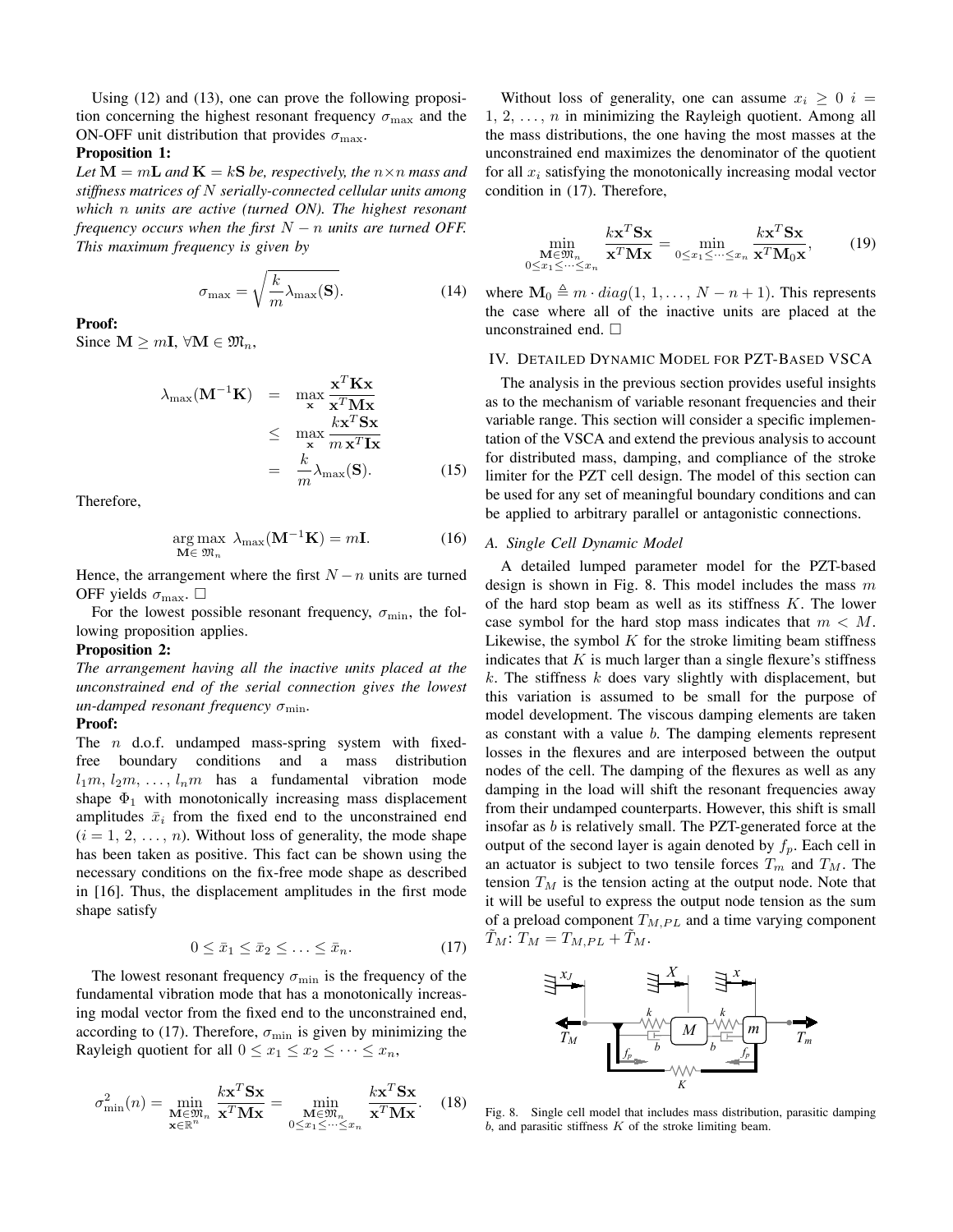Each cell requires three generalized coordinates to describe its configuration with respect to an inertial reference frame. The first coordinate,  $x$ , determines the position of the hard stop mass. The second coordinate,  $X$ , determines the position of the second layer unit suspended mass. The third coordinate,  $x_J$ , determines the location of the output node. Note that if a second unit is connected to the output node, then  $x_J$  is equal to the inertial displacement of the second unit's hard stop mass.

## *B. Piezoelectric Induced Force*

The generation of the self-equilibrating force  $f_p$  is achieved through PZT stack expansion and application of the customdesigned nested flexures. For simplicity of analysis, the assembly of the piezoelectric stack and flexures is treated as a two port element, having one port in the electrical domain and the other port in the mechanical domain at the point of application in the lumped model of Fig. 8. The constitutive law for the generation of the force may be written in a structural stiffness form as

$$
\begin{Bmatrix}\nV_{pzt} \\
-f_p\n\end{Bmatrix} = \begin{pmatrix}\n\kappa_{11} & -\kappa_{12} \\
-\kappa_{12} & \kappa_{22}\n\end{pmatrix} \begin{Bmatrix}\nQ_{pzt} \\
\Delta X\n\end{Bmatrix},
$$
\n(20)

where  $V_{pzt}$  is the voltage applied to the piezoelectric stacks,  $Q_{pzt}$  is the charge accumulated on the stacks (neglecting hysteresis between applied voltage and charge),  $\Delta X = x - x_J$ , and the elements of the matrix  $\kappa_{11}$ ,  $\kappa_{12}$ , and  $\kappa_{22}$  represent generalized stiffness constants. The minus sign preceding  $f_p$ accounts for the model sign convention. Each of the stiffness constants has a physical meaning that is important in the design of the actuator cell. However, for brevity, the  $\kappa_{ij}$ constants will not be discussed explicitly. Solving for  $f_p$  from (20) yields

$$
f_p = \left(\frac{\kappa_{12}}{\kappa_{11}}\right) V_{pzt} - \left(\frac{\kappa_{11}\kappa_{22} - \kappa_{12}^2}{\kappa_{11}}\right) \Delta X. \tag{21}
$$

## *C. Cell Recruitment*

The condition for turning a cell ON may be stated in terms of the applied voltage as

$$
V_{min} < V_{pzt} < V_{max},\tag{22}
$$

where  $V_{max}$  is the maximum voltage as specified by the material manufacturer and  $V_{min}$  is the minimum voltage required to move the detachable flexure beams away from the hard stop (Fig 2). Based on the model in IV-B and a force analysis of the output node, the value of  $V_{min}$  is found to be

$$
V_{min} = \frac{\kappa_{11}}{\kappa_{12}} \left[ T_{M,PL} + \tilde{T}_M + \beta \Delta X \right],\tag{23}
$$

where  $\beta = \left(\frac{\kappa_{11}\kappa_{22} - \kappa_{12}^2}{\kappa_{11}} - k\right)$ . From (23), observe that the minimum ON voltage is reduced when  $\kappa_{11}$  is reduced,  $\kappa_{12}$  is increased, or  $T_{M,PL}$  is decreased. Eq. (23) also shows that the dynamically generated component of the force acting between actuators  $T_M$  makes the minimum ON voltage time varying.<br>Therefore it is equally that energing conditions are selected Therefore, it is crucial that operating conditions are selected for the actuator so that inadvertent switching from ON to OFF or OFF to ON is avoided because this would result in structural chattering and unwanted internal vibrations.

## *D. Assembled System Equations of Motion*

The equations of motion for an assembled system may now be obtained by isolating three cells within a rectangular array of dimensions  $N_p \times N$  as previously discussed in II-C. The equations of motion are formulated for the  $ij^{th}$  cell, with i as the strand index and  $j$  as the index of a cell within a strand.

Three separate cases need to be considered because the forces acting on the mass m of the  $ij^{th}$  cell and the  $ij + 1^{th}$ cell will be different depending upon the states of these two adjacent cells. For the ON-ON case, the equations of motion are

$$
\begin{cases}\nf_{p,ij-1} - f_{p,ij} + k(X_{ij-1} - x_{ij}) + b(X_{ij-1} - \dot{x}_{ij}) \\
-k(x_{ij} - X_{ij}) - b(\dot{x}_{ij} - \dot{X}_{ij}) = m\ddot{x}_{ij} \\
k(x_{ij} - X_{ij}) + b(\dot{x}_{ij} - \dot{X}_{ij}) \\
-k(X_{ij} - x_{ij+1}) - b(\dot{X}_{ij} - \dot{x}_{ij+1}) = M\ddot{X}_{ij}.\n\end{cases}
$$
\n(24)

For the OFF-ON case, the equations become

$$
\begin{cases}\nf_{p,ij-1} - f_{p,ij} + k(X_{ij-1} - x_{ij}) + b(X_{ij-1} - \dot{x}_{ij}) \\
+ K(x_{ij-1} - x_{ij}) - k(x_{ij} - X_{ij}) \\
-b(\dot{x}_{ij} - \dot{X}_{ij}) = m\ddot{x}_{ij} \\
k(x_{ij} - X_{ij}) + b(\dot{x}_{ij} - \dot{X}_{ij}) \\
-k(X_{ij} - x_{ij+1}) - b(\dot{X}_{ij} - \dot{x}_{ij+1}) = M\ddot{X}_{ij}.\n\end{cases}
$$
\n(25)

And for the OFF-OFF case, the equations are

$$
\begin{cases}\nf_{p,ij-1} - f_{p,ij} + k(X_{ij-1} - x_{ij}) + b(X_{ij-1} - \dot{x}_{ij}) \\
+ K(x_{ij-1} - x_{ij}) - k(x_{ij} - X_{ij}) \\
-b(\dot{x}_{ij} - \dot{X}_{ij}) - K(x_{ij} - x_{ij+1}) = m\ddot{x}_{ij} \\
k(x_{ij} - X_{ij}) + b(\dot{x}_{ij} - \dot{X}_{ij}) \\
-k(X_{ij} - x_{ij+1}) - b(\dot{X}_{ij} - \dot{x}_{ij+1}) = M\ddot{X}_{ij}.\n\end{cases}
$$
\n(26)

For any set of linear boundary conditions, the system equations of motion may be written in the standard vibratory form as

$$
M\ddot{q} + B\dot{q} + K(t)q = Q(t),
$$
 (27)

where **q** is the generalized coordinate vector. For simplicity, the second term in (21) is assumed to be small and therefore

$$
f_{p,ij} \approx \left(\frac{\kappa_{12}}{\kappa_{11}}\right) V_{pzt,ij}.
$$
 (28)

Thus, the vector **Q** is the vector containing each cell's voltage inputs scaled by the ratio of the stiffness constants  $\kappa_{12}$  and  $\kappa_{11}$ . Both the input  $\mathbf{Q}(t)$  and the stiffness matrix  $\mathbf{K}(t)$  depend on the ON-OFF arrangement within each strand, thereby making the dynamics equations a switched linear system.

Rearrangement of (24) to (26) leads to a row-wise construction of the mass, stiffness, and damping matrices in (27). Notice that the equations of motion for the masses M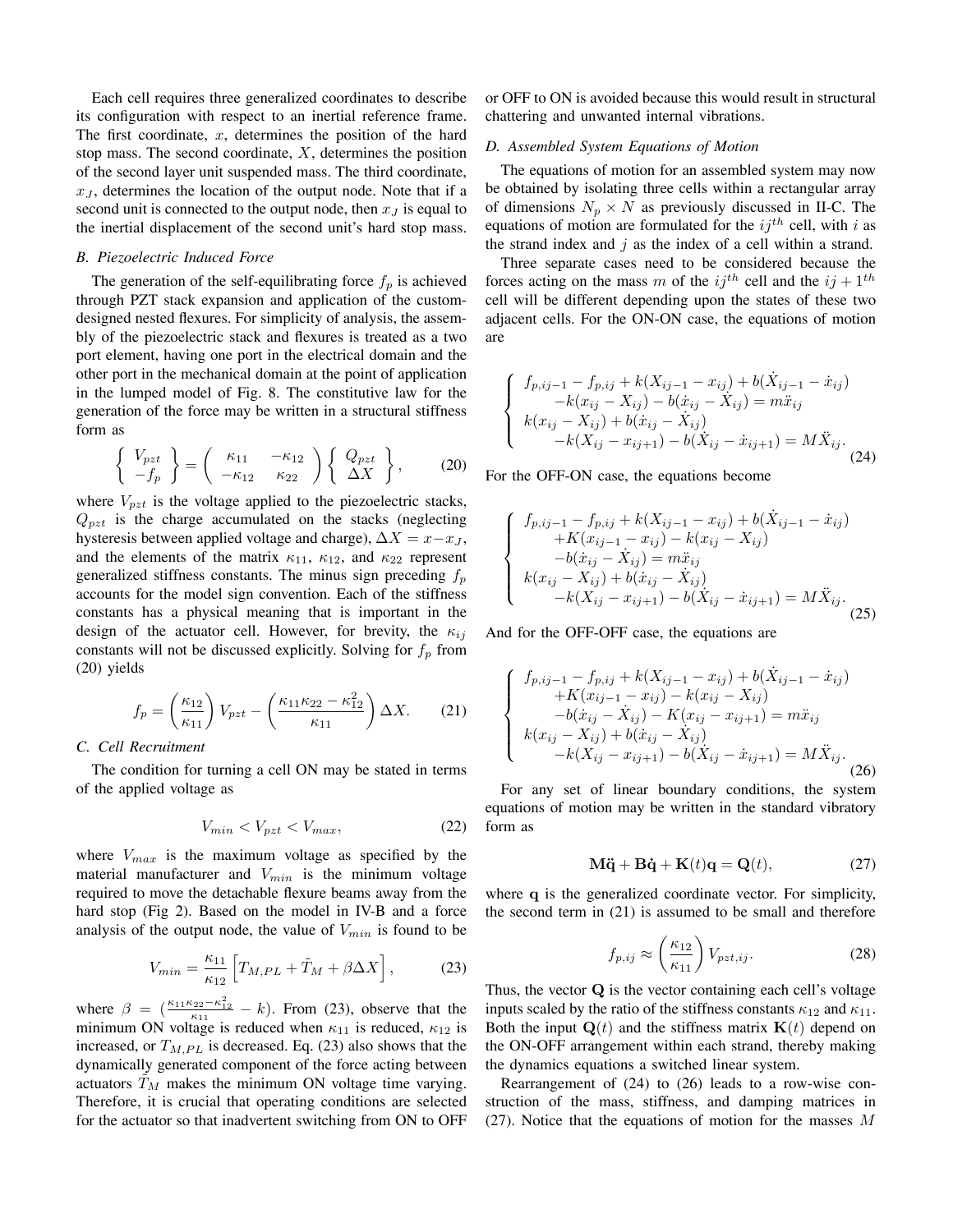do not change even when a cell is OFF. Furthermore, the equations corresponding to the large masses M are unforced. Hence, a convenient block diagonal form of the stiffness and damping matrices may be constructed. The model structure can be readily extended to include any load behaving as a linear mechanical impedance and this extension is considered explicitly in the next section.

# V. EXPERIMENTAL RESULTS

# *A. Equipment and Procedure*

The cellular PZT design described in II-B was used to construct a three unit VSCA. The identical units were connected in series to give a net length of 41 mm. The actuator was then connected to a plastic cantilever, which provided the tension necessary for operation and acted as a linear spring-massdamper load.

The complete experimental apparatus is shown in Fig. 9. As shown in the figure, vertical deflections of the cantilever, denoted by  $x_L$ , were measured using a MicroEpsilon laser sensor with a resolution of 1  $\mu$ m. Voltages were applied to the piezoelectric stacks using a Cedrat CA-45 amplifier.



Fig. 9. Experimental apparatus for measuring dynamic properties of a 3-cell system.

A chirp voltage input was used to obtain the frequency response characteristics of the actuator. The chirp signal ranged from 5 Hz to 150 Hz and contained a DC offset of 100 V to assure that the conditions in (22) were satisfied. The maximum voltage used was 150 V. The experimental results for system frequency response were obtained using the ratio of windowed power spectra from the input voltage and output displacement. All measured signals were sampled at 1 kHz with a National Instruments data acquisition board.

Two representative test cases were selected to illustrate the tunability of resonant frequencies. For the first case, the top unit (the uppermost unit in Fig. 9) was turned ON and the lower two units were kept OFF. For the second case, the middle unit was turned ON while the top and lower unit were kept OFF. Units were maintained in the OFF state by disconnecting their leads from the amplifier. The fundamental resonant frequency is compared for both cases in the next subsection.

### *B. Experimental and Theoretical Model Comparison*

Before considering the experimental results, the model from IV-D was used to generate a theoretical response for comparison with the data. The cantilever beam shown in Fig. 9 was modeled as a mass,  $m<sub>L</sub>$ , connected to ground through a parallel arrangement of a spring and dashpot having values of  $k<sub>L</sub>$  and  $b<sub>L</sub>$ , respectively. The resulting model structure for the entire system is given by the following matrix equation:

$$
\mathbf{M}\ddot{\mathbf{q}} + b \begin{pmatrix} 2\mathbf{I}_{3\times 3} & \mathbf{A} \\ \mathbf{A}^T & 2\mathbf{I}_{3\times 3} \end{pmatrix} \dot{\mathbf{q}} + k \begin{pmatrix} 2\mathbf{I}_{3\times 3} & \mathbf{A} \\ \mathbf{A}^T & \mathbf{S}_{22} \end{pmatrix} \mathbf{q}
$$

$$
= \mathbf{Q}' \begin{pmatrix} \frac{\kappa_{12}}{\kappa_{11}} V_{pzt}(t) \end{pmatrix}, \tag{29}
$$

where **q** is the vector of displacements of the large masses, small masses, and the cantilever tip:  $[X_1, X_2, X_3, x_2, x_3, x_L]^T$ ;  $\mathbf{M} = diag(M, M, M, m, m, m_L)$ ;<br>A is a lower diagonal Toeplitz matrix of -1's: See is a matrix **A** is a lower diagonal Toeplitz matrix of -1's; **S<sup>22</sup>** is a matrix of stiffness ratios involving  $K/k$  and  $k_L/k$ ; and  $\mathbf{Q}'$  is the vector determining the force input distribution. Because only one unit was ON at a time, the input  $V_{pzt}(t)$  is a scalar. The matrix block  $S_{22}$  and the vector  $Q'$  are the only quantities that change with the ON-OFF configuration. For frequency response prediction, the model structure in (29) is readily converted to a transfer function from  $V_{pzt}$  to  $x<sub>L</sub>$  using the state  $[\mathbf{q} \; \dot{\mathbf{q}}]^T$  and the output equation  $x_L = [\mathbf{0}_{1 \times 5}, 1, 0_{1 \times 6}] \mathbf{q}$ .<br>The parameters of the experimental system used in the the-

The parameters of the experimental system used in the theoretical model are given in Table II. The stiffness parameters were measured directly using a Transducer Techniques load cell and the laser displacement sensor described previously. The damping  $b<sub>L</sub>$  and mass  $m<sub>L</sub>$  were identified from an initial condition response of the cantilever, and the ratio  $\frac{\kappa_{12}}{\kappa_{11}}$  was<br>obtained from the DC response of the assembled system. As obtained from the DC response of the assembled system. As is standard in vibration models the damping is used as a free parameter. Therefore, the damping constant  $b$  was tuned to match the experimental data as closely as possible.

| Parameter                      | Value                | Units                  |
|--------------------------------|----------------------|------------------------|
| $\boldsymbol{k}$               | 4.1                  | N<br>$_{mm}$           |
| K                              | 42                   | N<br>$_{mm}$           |
| $k_L$                          | 2.9                  | N<br>$_{mm}$           |
| b                              | 0.58                 | $N \cdot s$<br>$_{mm}$ |
| $b_L$                          | 2.8                  | $N \cdot s$<br>$_{mm}$ |
| $\boldsymbol{m}$               | 5.9                  | 9                      |
| $\boldsymbol{M}$               | 35                   | 9                      |
| m <sub>L</sub>                 | 1.8                  | $\mathfrak{g}$         |
| $\kappa_{12}$<br>$\kappa_{11}$ | $8.5 \times 10^{-3}$ | $\subseteq$<br>$_{m}$  |
|                                |                      |                        |

TABLE II THEORETICAL MODEL PARAMETERS

The theoretical model and experimental model are compared in Fig. 10 for both the ON-OFF-OFF case and the OFF-ON-OFF case. The experimentally obtained gain values and dominant resonant peak locations are well predicted by the linear theoretical model. For the ON-OFF-OFF case, the first